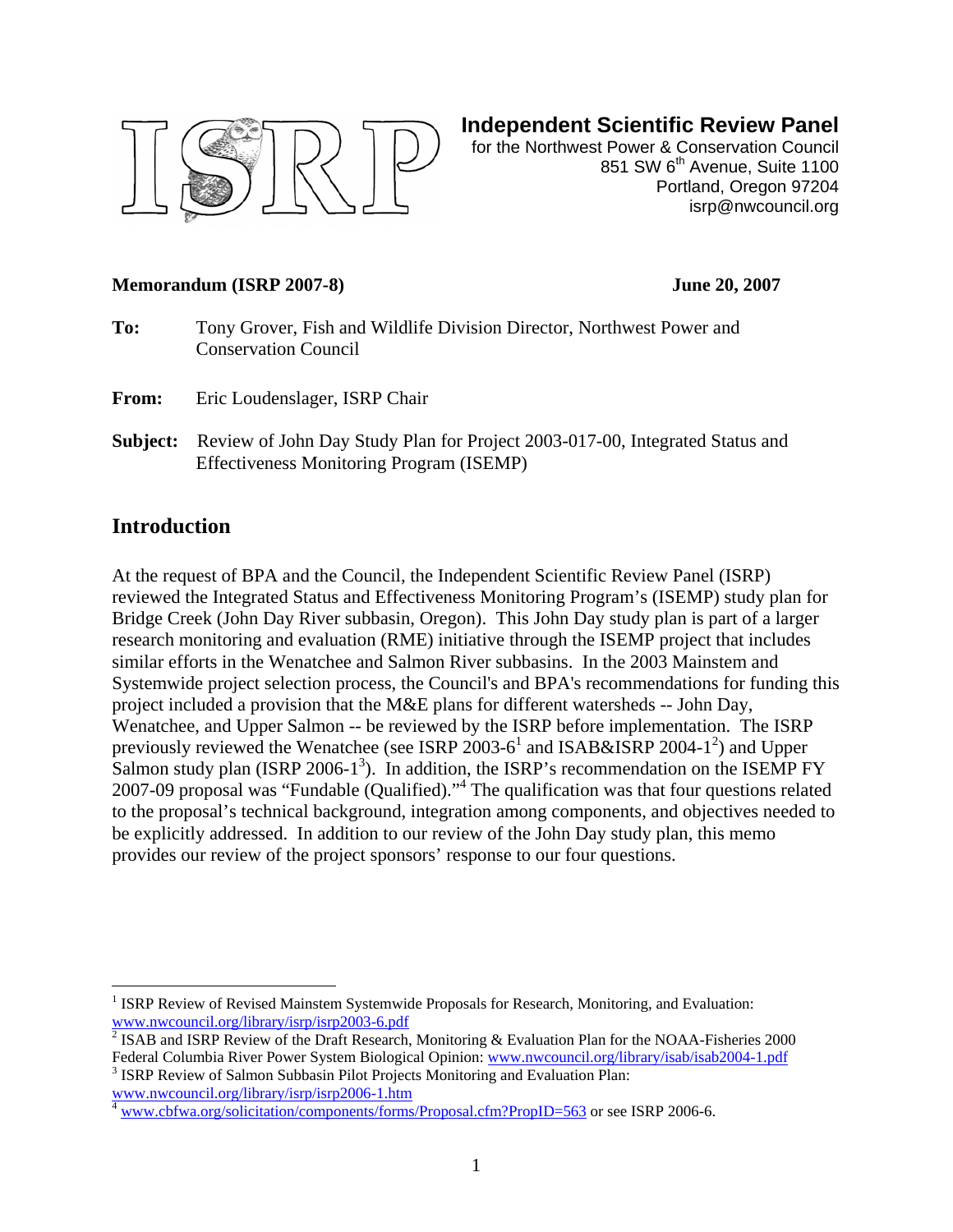## **Recommendation**

### **The ISRP finds that this proposal** *Meets Scientific Review Criteria***.**

The project sponsor provided a detailed response to the ISRP's questions that include wellreasoned explanations of how the ISEMP effort is integrated into existing John Day monitoring programs and a reasonably complete study plan for the Bridge Creek Intensively Monitored Watershed (IMW). If the project goes forward as planned, the results should be very helpful in designing restoration programs for other streams in semi-arid subbasins, particularly where land management practices have resulted in incised channels and loss of pool habitat.

# **Comments on the Study Plan**

While other organizations have implemented limited beaver reintroductions, this study plan proposes to bring beavers back on a scale that has not been attempted in other watersheds. The general design of the Bridge Creek study is appropriate and the use of nearby Murderer's Creek as an unenhanced control is also appropriate, even though the two watersheds are not exactly identical.

The ISRP has relatively minor suggestions. They are organized into the following categories:

### *Contingency Planning*

It will be important to minimize grazing and agricultural encroachment in riparian areas where beavers are reintroduced; the study plan does not specify how this will be accomplished with landowners, or what will be done if unanticipated grazing damage occurs. The proposal would benefit from contingency steps that would be taken in the event that the "starter dams" are damaged by unforeseen and exceptionally high flows, i.e., will they be repaired or will the starter dams be a one-time measure? The trapping and release of many beaver families into the Bridge Creek watershed is without precedent, and there may be unforeseen problems such as unplanned predation or high mortality of transplanted animals. Again, contingency planning would be prudent. It may be necessary to re-visit the habitat monitoring schedule and spatial resolution of stream transects. Regularly scheduled two-year habitat surveys may need modification if there is an unusual event such as a large flood, wildfire, or exceptional drought. Additional investigation could help to determine if one-kilometer transects are an appropriate scale for detecting channel changes after beaver population establishment.

#### *Specific Objectives, Response Metrics, and Summary of Previous Studies*

The sponsors provide a thorough discussion of the problem and the rationale for the particular restoration action chosen. They propose to provide structures that would allow beaver to establish stable dams and so bring about aggradation and reconnect Bridge Creek with its floodplain. The sponsors provide a comprehensive discussion of the expected changes resulting from the restoration actions. These changes, in effect, can serve as the broad hypothesis that will be tested. They propose to implement a hierarchical experimental design that will enable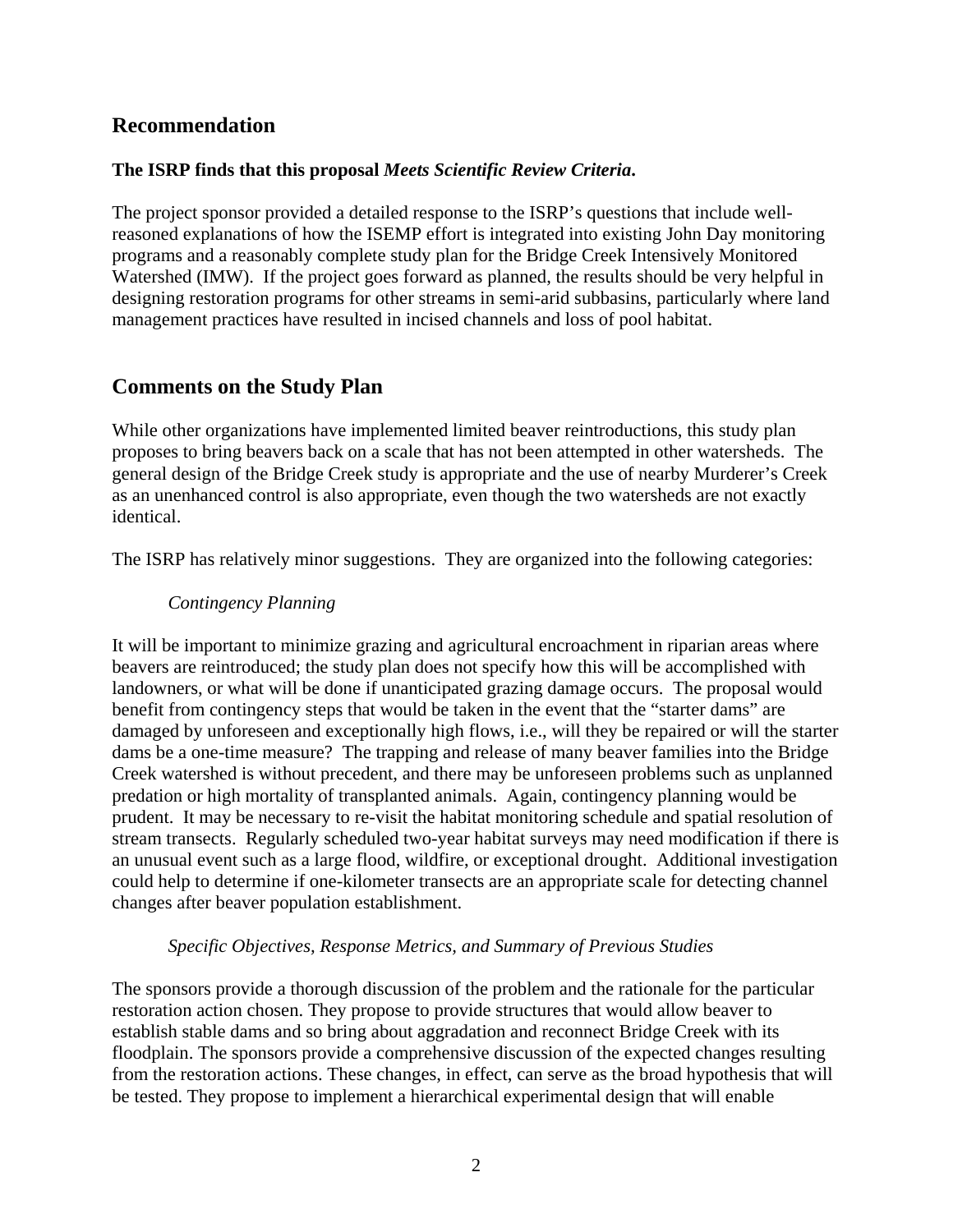assessment of project effectiveness at the watershed, tributary, and stream reach scales. This approach seems sound as it will add scientific rigor to the assessment of project effects.

Several elements could have been addressed more completely by the sponsors:

- 1. The sponsors should have provided more explicit habitat and population objectives for the Bridge Creek project. While objectives were discerned from the discussion, explicitly stating what they intend to accomplish would aid in assessing the progress of the work.
- 2. More information on the physical and biological characteristics of the reference watershed, tributaries, and reaches could have been provided.
- 3. Has the proposed approach to reestablish beaver been successful elsewhere? What are some of the problems that are likely to be encountered and how will they be remedied? Have the sponsors considered possible negative effects of dams including, at least initially, elevated temperatures and colonization by non-native predator or competitor species.
- 4. Several of the reference sites have ongoing monitoring programs. Are the methods being used in existing programs consistent with the methods proposed in the work plan, so that meaningful comparisons can be made?
- 5. Are the reaches proposed for restoration in Table 11 in priority order? How was the prioritization done, given all the parameters in the table?
- 6. A shortcoming of the work plan is the somewhat unclear definitions of the metrics that will be used to assess project effectiveness *at the watershed and tributary scale*. It is difficult to foresee how the work will proceed without clear knowledge of what will be measured or calculated for each of the spatially hierarchical levels. It is not clear what the expected impact on the steelhead population is because varying metrics are used in the document. For example, on page 6, "the restored reaches will potentially increase steelhead rearing capacity approximately 30 fold" and also on page 6, "we estimate that 4 km of fully restored stream would roughly double the current Bridge Creek population" and on page 16 they indicated the desire to detect a 50% increase in survival as a result of habitat restoration projects. Clarification of the overall projected benefits of the project on the Bridge Creek steelhead population is needed.

### *Experimental Design*

The experimental design(s) include BACI, hierarchical, and stair-step designs, depending on the response variable of interest and the scale of comparison. This complexity will make implementation, analysis, and interpretation challenging, but perhaps unavoidable. The sponsors claim that the hierarchical design will support the testing and development of causal relationships; however, establishing causality is not possible in dynamic systems experiencing uncontrolled confounding effects. It will therefore be difficult to both forecast the projected benefits (see item 6 above) and establish true cause-effect relationships between the restoration actions and the fish response.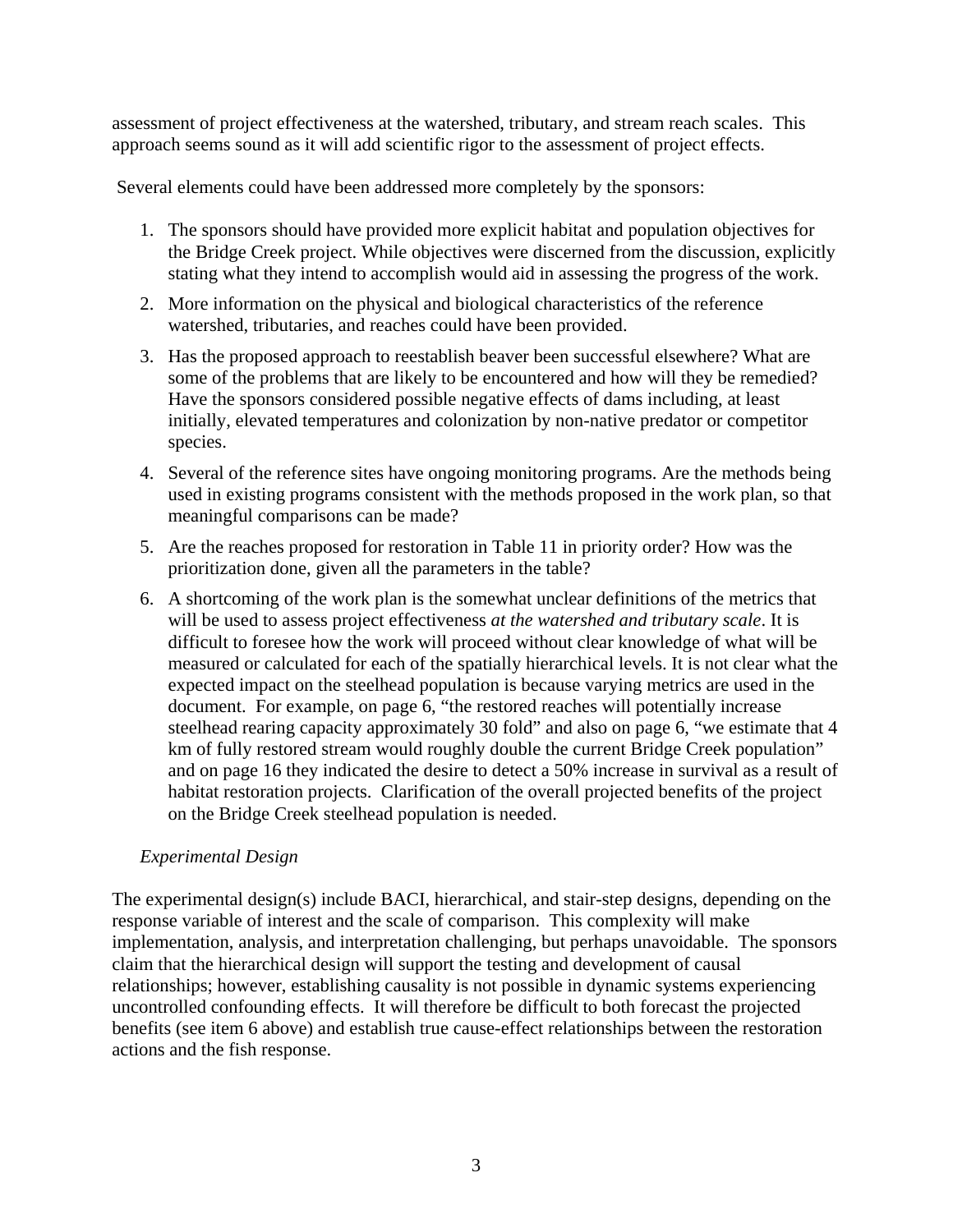# **Comments on the Sponsor's Responses to the ISRP's Four FY 2007-09 Questions**

The ISRP's FY 2007-09 questions are in italics followed by our comments on the projects sponsor's response in normal font.

*The proposal is very complex. How are all of the separate parts of the proposal going to be integrated? Some questions related to the technical background of the project and its objectives need to be addressed:* 

The sponsors describe the overall project objectives as evaluating tools that support the development of a region-wide Research, Monitoring and Evaluation (RME) program. The tools include:

- protocols and new technologies
- novel indicators
- sample designs
- analytical, data management and communication tools and skills
- restoration experiments

#### *1) What is the role of the sponsors in this project? Coordination? Data collection? Data analysis? Will the sponsors have some involvement in each objective?*

The sponsor has provided a thorough description of the ISEMP role in John Day monitoring. It is clear from the response that ISEMP plays a key role in coordination among the various state, federal, tribal, and university organizations involved in studying the John Day subbasin. Their data collection role will be somewhat limited (primarily to the Bridge Creek study), but that is appropriate considering the other monitoring programs active in the drainage. The collaborative ISEMP-CSMEP examination of alternative mark-recapture survival estimation techniques for PIT-tagged fish (Barker robust design vs. Cormack-Jolly-Seber) is worthy of support.

The proposed Intensively Monitored Watershed – Bridge Creek Restoration Study, which is a major component of ISEMP's John Day effort, does a good job of describing the scientific rationale for the restoration effectiveness work, although it does not address coordination in much detail.

Integration of ISEMP objectives is evident but could have been made more explicit by the sponsors. Objectives 3 and 4 obviously are connected. Objective 3 involves testing of different protocols and establishing statistically valid methods, and Objective 4 will use the information gained from Objective 3 to develop a sampling design. What is less explicit is how the sampling design will be used in effectiveness monitoring or experimental management designs (Objective 5). The products of Objective 6 -- development of data analysis tools -- presumably will be used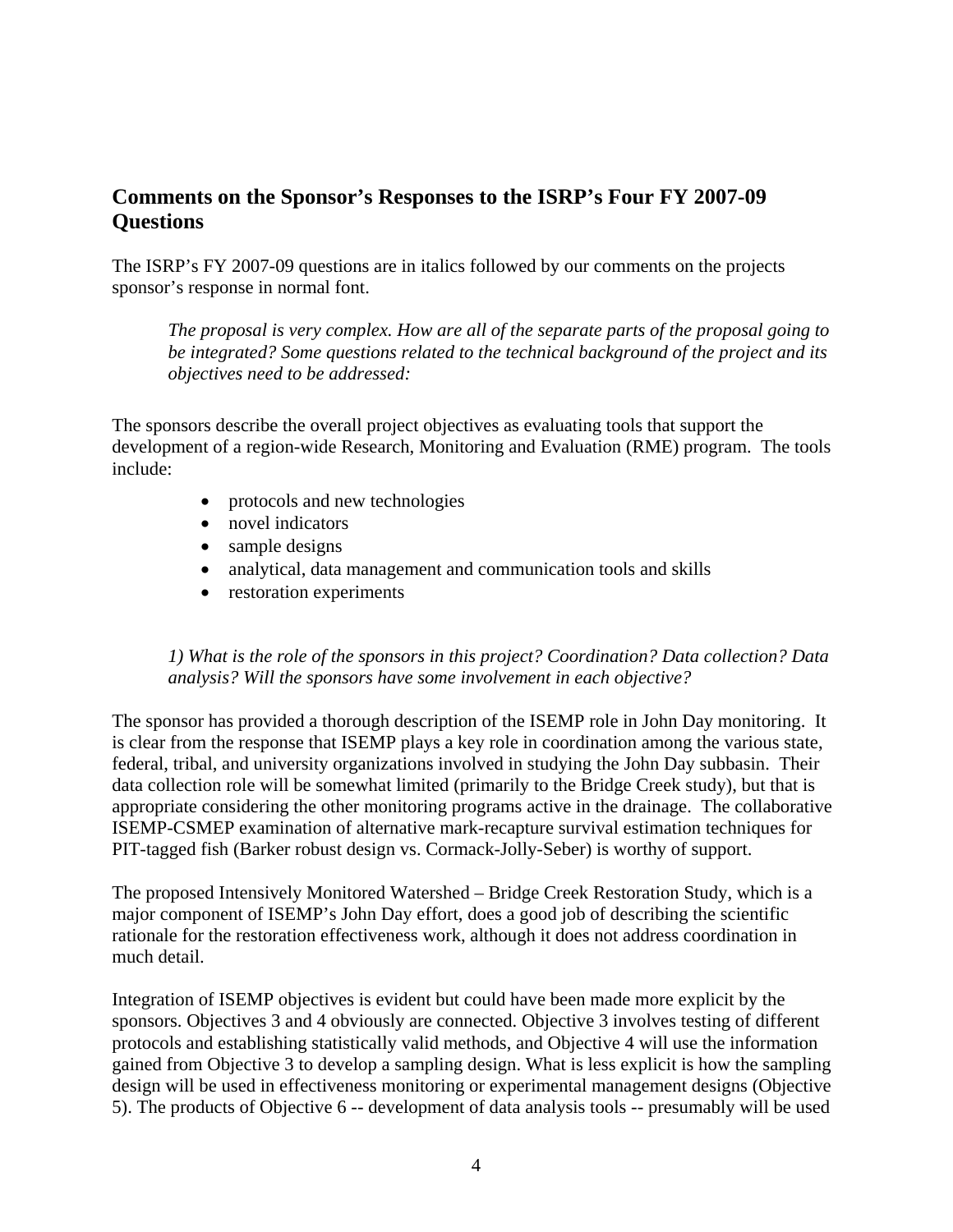in analysis of the data generated from Objective 5. Development of databases of both current and historic data -- Objective 7 -- naturally follows from previous objectives. Objective 2 appears to relate to Objective 3 and possibly Objective 4, but the relationship is not made clear.

The sponsors described their role in the project in a clear and detailed way, which the ISRP appreciates. They have responsibility for overall project management and have succinctly described their function: "… the NWFSC's role is to provide a single focused mission for ISEMP, to lead the data management and analysis tasks, and to coordinate project activity between each of subbasins." Each of the subbasins has already initiated different monitoring programs (including some IMWs), so management and coordination could be a daunting and time consuming task, but certainly one worth pursuing.

#### *2) What does monitoring at the subbasin scale mean?*

The sponsor's response to this question does not specify the hydrologic unit code that corresponds with the term "subbasin scale." It is assumed that the John Day River is considered a subbasin and Bridge Creek, a major tributary to the lower John Day, is considered a watershed; these assumptions generally match spatial conventions used throughout the Columbia Basin.

Although the ISRP's question was a little open-ended, the response was generally thoughtful: "Monitoring at the subbasin scale involves developing data and information for which the subbasin or population is the appropriate spatial scale of inference and analysis. Thus, monitoring at the subbasin scale refers to the data collection and analysis necessary to answer questions at the scale of subbasins – monitoring at this scale must be intentional since it is not generally possible to simply aggregate or parse data or information collected at scales above and below that of subbasins." And "implementing a regional RME program of monitoring at the subbasin scale requires the development and testing of hierarchical designs and accompanying data collection and management protocols that provide a cogent analysis of information to meet management needs at scales ranging from populations to MPGs [major population groups] to ESUs [evolutionary significant units]." ISEMP acknowledges that it does not have all the answers to monitoring at the subbasin scale, but they are working toward designing monitoring programs around hierarchically defined geomorphic domains that are relevant to metapopulation structure. In general, however, the sponsors characterize monitoring at the subbasin-scale as monitoring that requires the development and testing of designs, data collection and management protocols that provide for an analysis of information to meet management needs at scales ranging from populations to major population groups to ESUs. They provide enough details to indicate that challenges to monitoring at multiple scales have been considered and are being addressed.

#### *3) What are some examples of metrics that represent subbasin-scale performance?*

Sponsor's response to this question was fairly general without providing many specifics. They do mention categories of habitat parameters (water quality/quantity, measures of [physical] habitat quality) as well as population parameters; however, in fairness to the sponsors, clearly demonstrated metrics of subbasin performance have yet to be established. One metric that is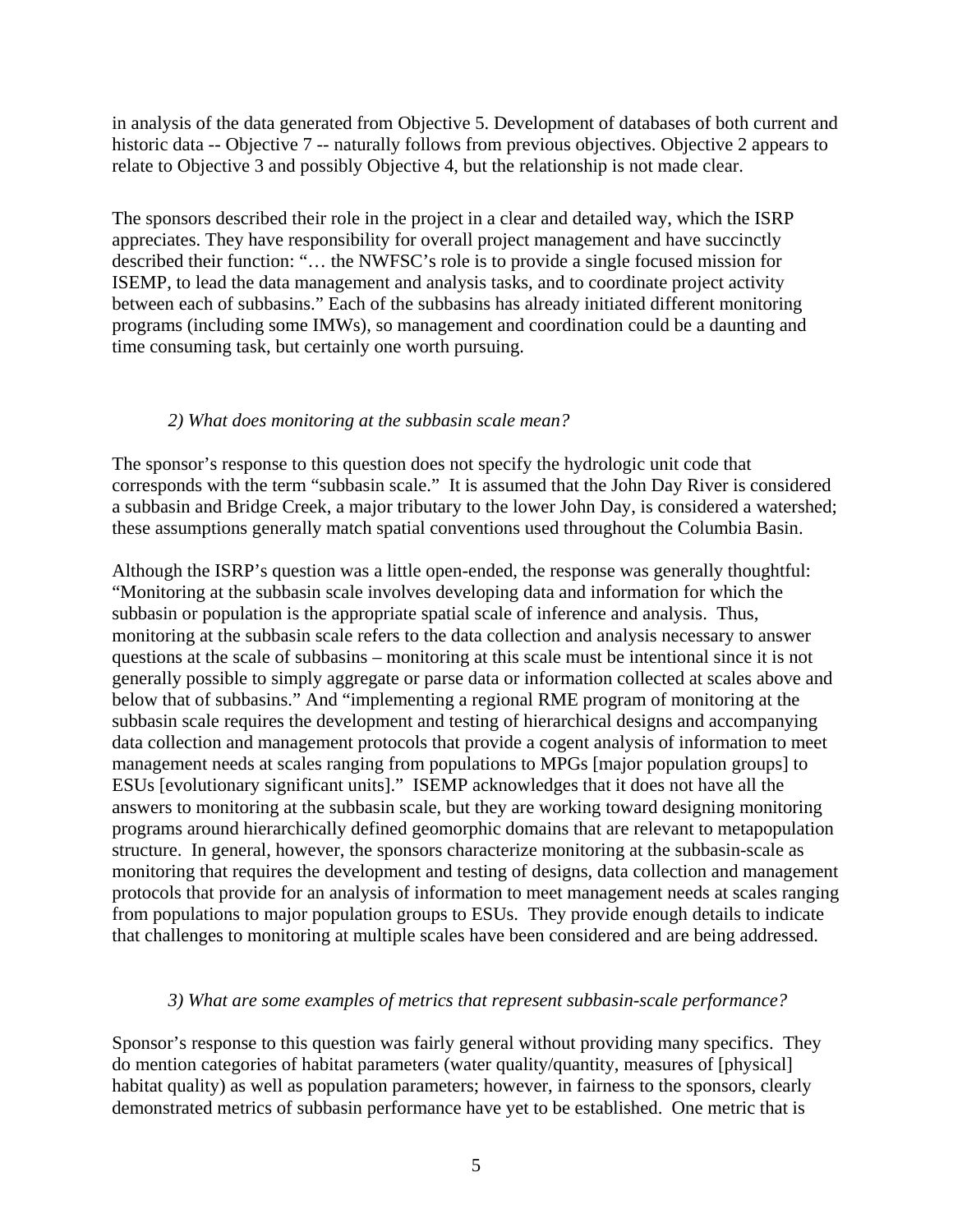believed to be an important performance indicator is the number of smolts per female. This response measure was also strongly endorsed in the ISAB's tributary habitat report (ISAB 2003-  $2<sup>5</sup>$  $2<sup>5</sup>$  $2<sup>5</sup>$ ). The Bridge Creek study plan goes into more detail, although it is a watershed-scale, not subbasin-scale, study. The Bridge Creek plan describes some population and habitat metrics appropriate to the restoration work undertaken at that scale.

Nevertheless, the sponsors provide few actual examples of subbasin-scale response metrics. It does not appear from their response to this question that a comprehensive set of subbasin metrics has yet been identified. For example, water quality measured at the base of a catchment may only reflect local site conditions and not necessarily catchment-wide impacts. Water temperature is a good example. Temperatures are often elevated in the lower reaches of rivers but temperature and other water quality metrics may be within tolerable ranges in upper reaches of the basin. Measuring temperature at the base of the catchment may be meaningful locally but may not accurately reflect spatially variable temperature patterns throughout the basin. Also, subbasinscale metrics should account not only for spatial but also temporal variation in metrics, and should take into account watershed-scale processes. Much work needs to be done to develop an adequate subbasin-scale monitoring program, and the ISRP appreciates ISEMP's efforts to evaluate potential response measures.

*4) How will the information generated by the projects be integrated and analyzed to accomplish overall project objectives such as determining limiting factors and evaluation of basinwide project effectiveness?* 

The sponsors have been studying the effects of temporal variability at the subbasin and watershed scales on limiting factor assessments and restoration effectiveness determinations. They appear to have put considerable effort into selection of appropriate analytical methods. The work is still in progress, and it is unclear how the methods described in the response will be applied at different spatial scales, but the sponsors may not have addressed this question as yet. Their answer to this question emphasizes two areas of investigation: novel statistical approaches and refinement of habitat performance models. When combined with the results of ISEMP's projects in the Wenatchee and Salmon river subbasins, the John Day monitoring studies should provide important tools for analyzing habitat restoration effectiveness elsewhere in the Columbia River Basin. The ISRP strongly endorses this work.

The Bridge Creek restoration work plan differs in specifics from the IMW efforts undertaken by ISEMP in other subbasins (e.g., where the restoration emphasis is on water conservation). Here the primary restoration technique is natural habitat recovery mediated by beaver reintroduction and "starter" beaver dams in an incised portion of the stream channel. Overall, the study plan is well written and complete, and the study design is appropriately set up for a system of this size. The ISRP supports the Bridge Creek study. The approach is not entirely novel, but it is applied at a scale unprecedented in the mid-Columbia (Columbia Plateau) and the breadth of the response metrics should yield important insights into what variables will or won't be useful for assessing restoration effectiveness elsewhere.

 $\overline{a}$ 

<span id="page-5-0"></span><sup>&</sup>lt;sup>5</sup> www.nwcouncil.org/library/isab/isab2003-2.htm